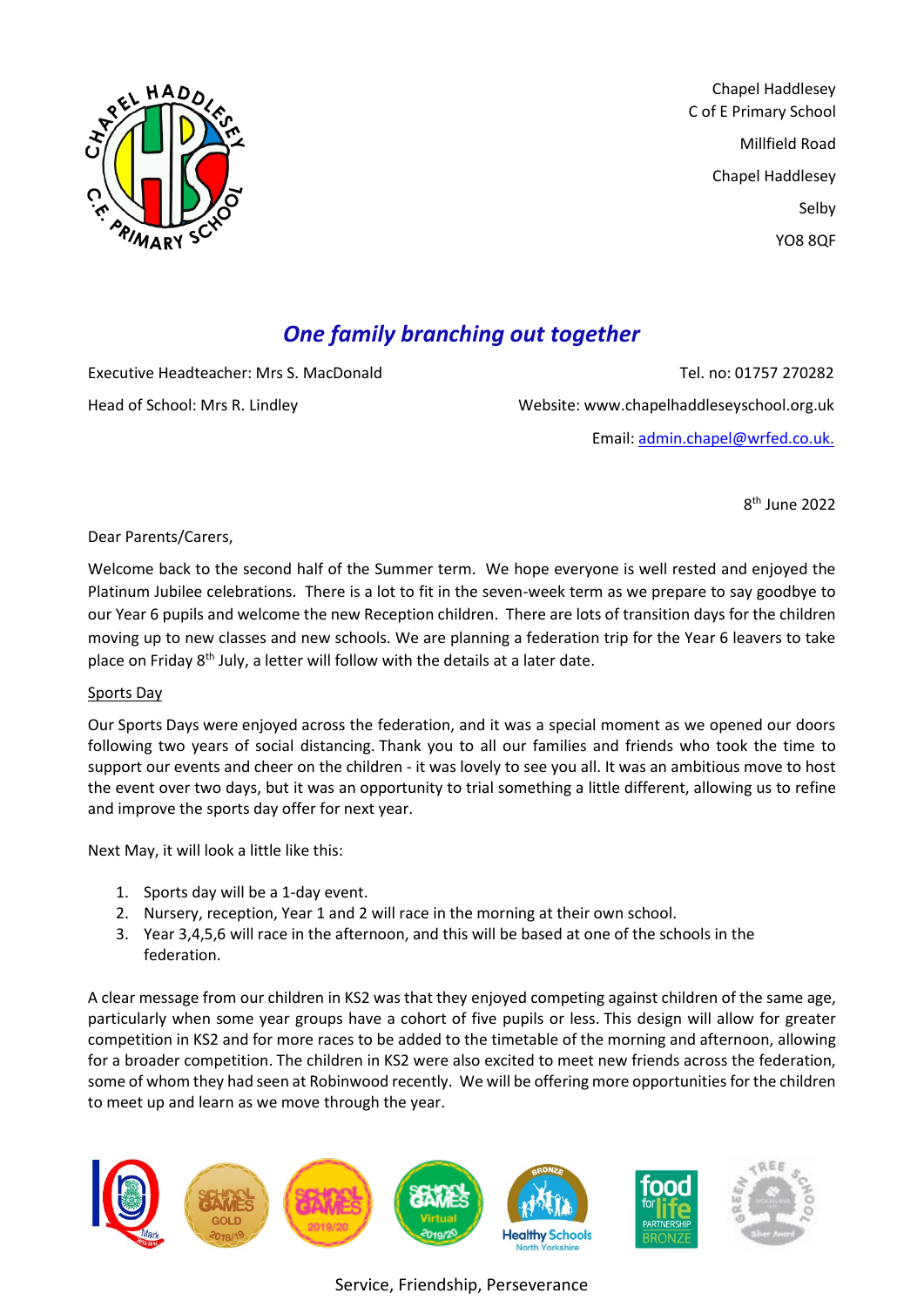A huge thank you to Mrs Hall who organised and hosted the events. Each child had chance to take part in two races, including an obstacle race for the Year 3 to Year 6 children. The children in Nursery to Year 2 took part in an egg and spoon race, - it came to light after the event that the smaller children may have had some help with a little bit of blu-tack! A special mention goes to Eli from Year 6 who went above and beyond to help Mrs Hall run both Sports Days.



#### Jubilee celebration

It was a lovely day in school celebrating the Queen's Platinum Jubille. As the weather let us down, we moved the picnic indoors and the children had a lovely lunch together, some of them on the picnic rugs. The children had decorated their own plate for the lunch and the children in Class 1 had decorated crowns, which they proudly wore for the remainder of the day. The afternoon was filled with Jubilee-themed activites and rounded off with everyone coming together to take a virtual tour of Buckingham Palace. Mrs Sykes organised a 'find the corgis' game for the children and the winners were:-

Class 1 - Aria Wakefield Class 2 - Anna Morley Class 3 - Ella Westmoreland The children will be presented with a prize in an upcoming collective worship.





#### Non-Uniform Day

Following their recent visit to school, the School Council chose to fundraise for 'The Blue Cross' dog charity on the non-uniform day, held on Friday  $27<sup>th</sup>$ May. A total of £28.00 has been raised so far, the payment item of a £1 donation will remain open on ParentPay for a few weeks.





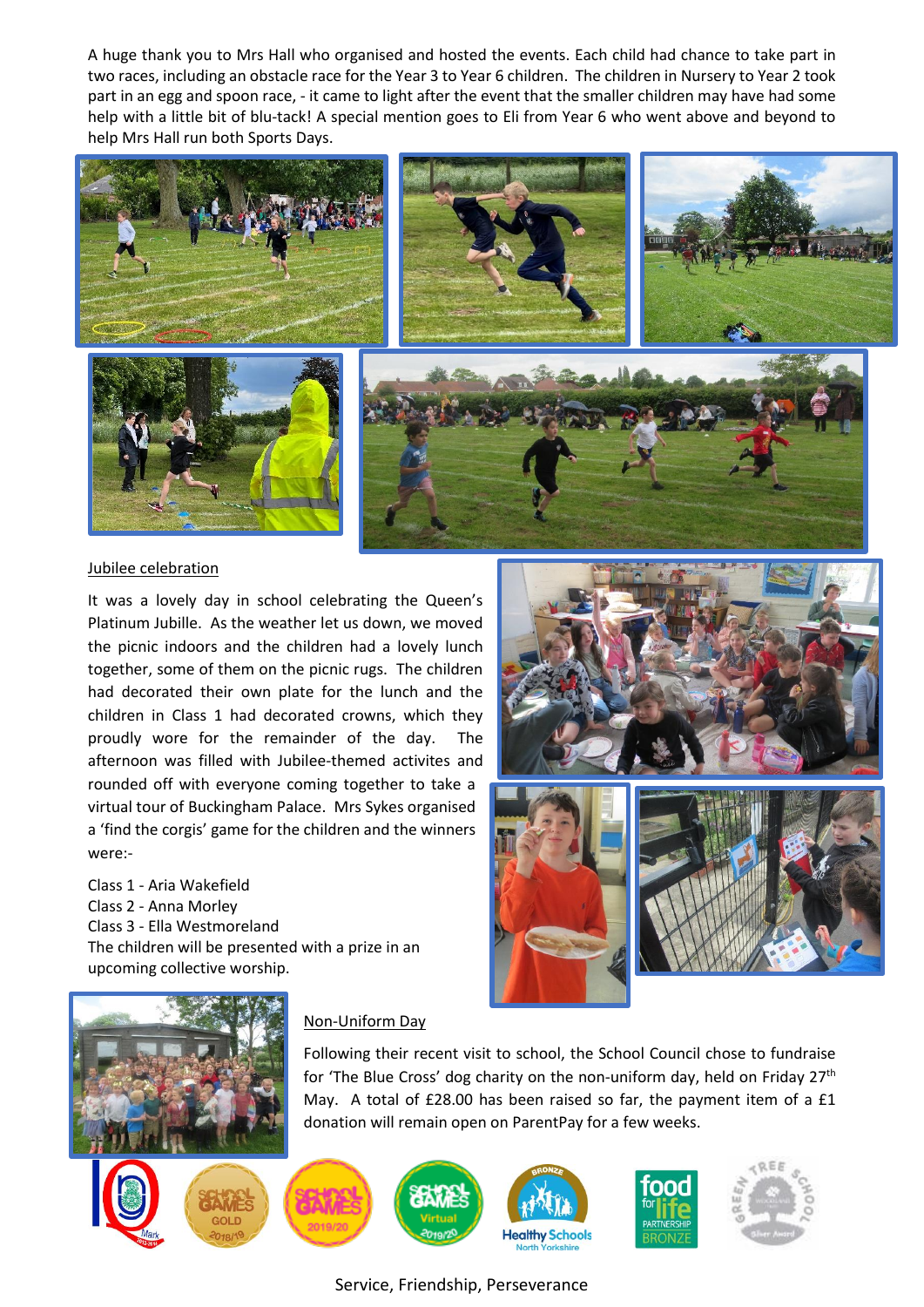# Class 2 Egyptian Day

Class 2 had a very exciting first day back with a visit from John Conyard who hosted an Egyptian day. John brought a vast collection of ancient Egyptian artefacts from his own personal collection. Throughout the day the children were invited to have a go at mummifying a dummy and dressing up in period costumes. The children were shown various weapons and were shown how they were used. John talked them through the Egyptian timeline with notable key dates. Working in groups, the children had an opportunity to sketch some of the artefacts and played games with ancient stones.





# Year 6 Leavers' Assembly

We are excited to announce that the Year 6 Leavers' Assembly will take place at 2.00pm on Monday 4<sup>th</sup> July. It will be the first time in two years that we are able to celebrate with the whole school and Year 6 families. We have invited Rev. Anna to attend so that we are able to mark the occasion of her retirement. As an extra treat, we will be providing refreshments after the event – all donations welcome!

# Nursery Open Morning

If you are aware of any pre-school children that may be interested in taking a look around our Nursery, we are holding an open morning for the upcoming September 2022 intake on Tuesday 28<sup>th</sup> June from 9.30am to 11.30am. If anyone is interested, could they please ring the office to book a visit.



#### Drinks in school

It is important that children please bring in a named water bottle daily, especially as the weather is warming up. These can be refilled throughout the day. Please only send in water and not juice etc, as this goes against our Healthy School's policy which can be found on the school website: <https://www.chapelhaddleseyschool.org.uk/activities/healthy-schools>



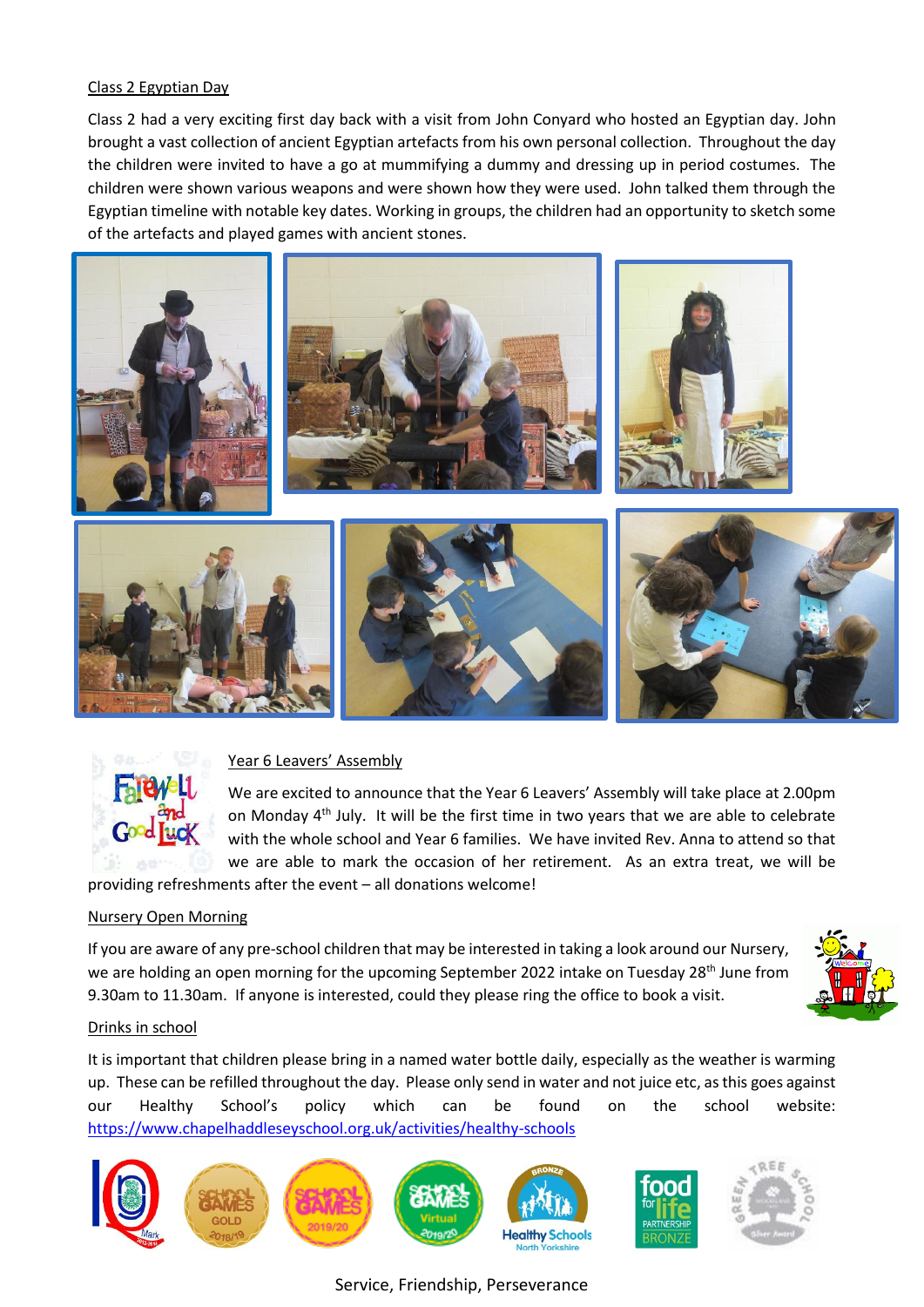

Across the federation, there is an agreed maximum debt per child, which is £30.00. This includes any nursery fees, school dinners and out of school club payments. Please always keep an eye on your child's account and make payment as soon as possible.

Why not use ParentPay Auto Top-up?

Auto top up assists parents and carers in ensuring their child's school meal balance is always in credit. It does so by allowing you to set a minimum balance which, when breached automatically credits your child's meal balance by a fixed amount using a balance transfer payment. In order to use auto top-up, you are required to set up the bank transfer facility detailed below on your ParentPay account. As soon as this is authorised and completed by your bank, you will be able to use the auto top-up facility. For further information visit [www.parentpay.com/bank-transfer-and-auto-top-up/](http://www.parentpay.com/bank-transfer-and-auto-top-up/)

#### Car Park reminder

When parking in the Community Hall car park we ask that all families reverse park into the spaces as this gives better visibility when moving around. Could we also ask that the reserved space for Miss Hannah is kept free on the days on the reserved board. The disabled bays should only be used by those with a disability badge or by a prior special arrangement with the school. Could pedestrians please use the footpath/grass verge to navigate your way around the car park.



#### Pupil absences



It is really important that you please make sure you telephone or email the school **before 9.15am** to notify us of any child absence, with a reason for their absence, even for Nursery children. on the first day of their absence, we also require a call on **each subsequent day** until they are well enough to be back Equally, we ask if your child is unwell and you have called in school. If we don't receive any communication, by phone or email, we start our process of contacting all of the contacts allocated to your child and if we still haven't received any information, the Children Missing in Education protocol is triggered. Thank you for your

cooperation with this. Any covid absences should be emailed to the [covid@wrfed.co.uk](mailto:covid@wrfed.co.uk) email address.

#### Medicines in school

If you require your child to have medicine administered during the course of a school day, please complete a 'Parental Request for Medicine in School' form, available from the School Office and the school website. We are not allowed to administer any medicine without this being completed fully and signed by a parent/carer and the Headteacher/Head of School. If your child requires a course of antibiotics for example, over a period of a few days, please ensure that the medicine is handed directly into the School Office each morning. Whilst we can administer Calpol (or similar Paracetamol-based medicines), we are not insured to administer any Ibuprofen medication sent in, unless this is prescribed by a doctor.



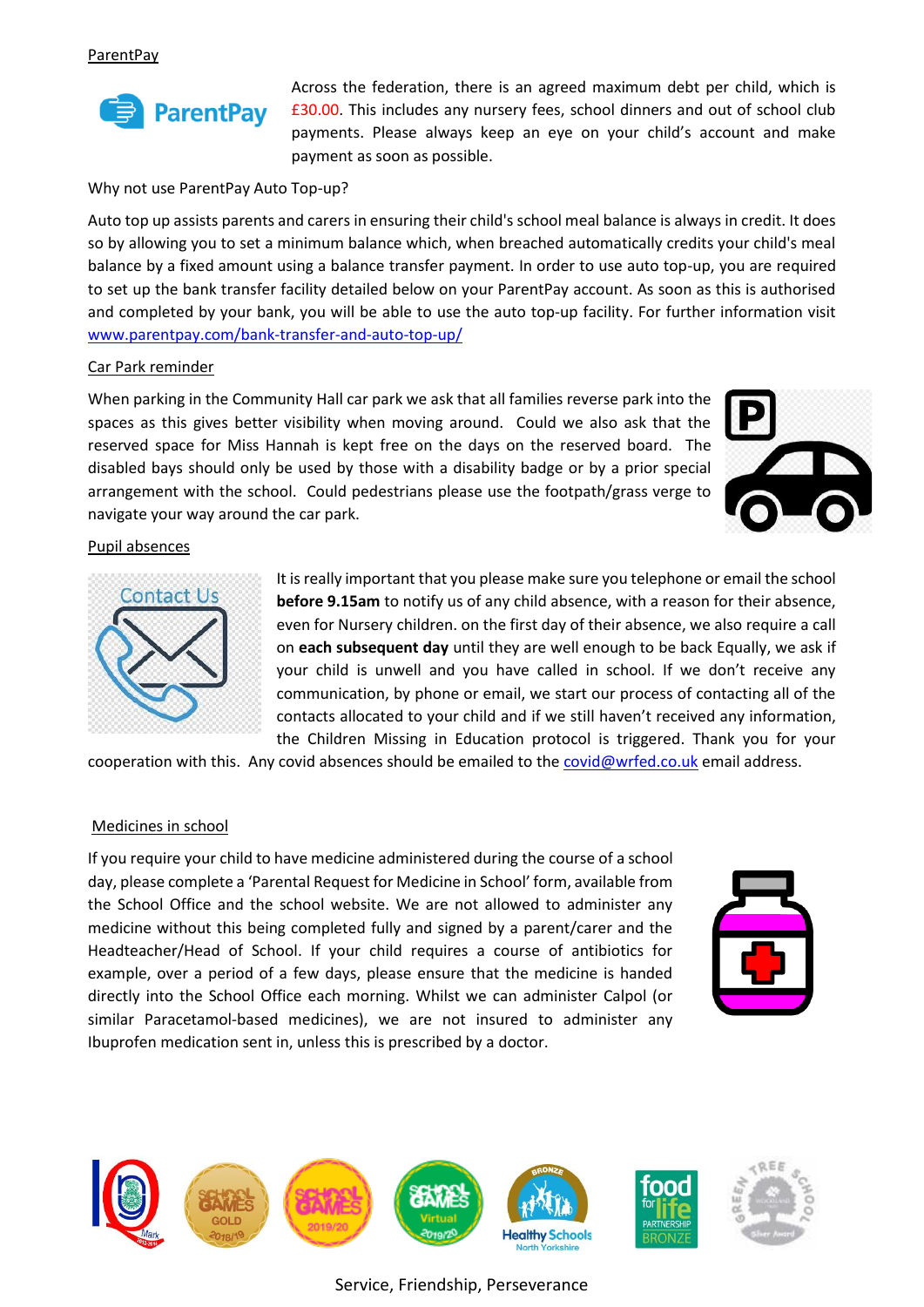

# Good attendance is linked to success in all aspects of life!

Whole school attendance target is: 97%

This fortnight whole school attendance was: 96.76%

| Class   | Percentage |
|---------|------------|
| Class 1 | 95.61%     |
| Class 2 | 98.28%     |
| Class 3 | 96.43%     |

There were 65 children in the 100% club for this fortnight.

#### **How can I support good attendance?**

There is support if you are finding school attendance a problem, if your child is anxious or worried about going to school please do ask for help.

Every child is entitled to additional support from the school to help them engage with learning, as a Federation we have a Pastoral team that can support you as a family to achieve this. Some children may find regular support helps to improve school attendance.

#### **Attendance top tips**

- Figure out the reasons for absence as this can help you understand where your child needs support in overcoming barriers to attending school
- Try to establish a good routine early so that when your child does start school they are in good habits such as getting plenty of sleep
- If appointments are needed for health reasons, try to make them during after school hours or out of term time where possible
- Offer support with homework and take an interest in their learning
- Attend parents' evenings to discuss your child's progress
- Take trips during school holidays rather than term time
- Don't allow your child to stay off school for a minor ailment
- Ensure your child has a good understanding of why attendance is important